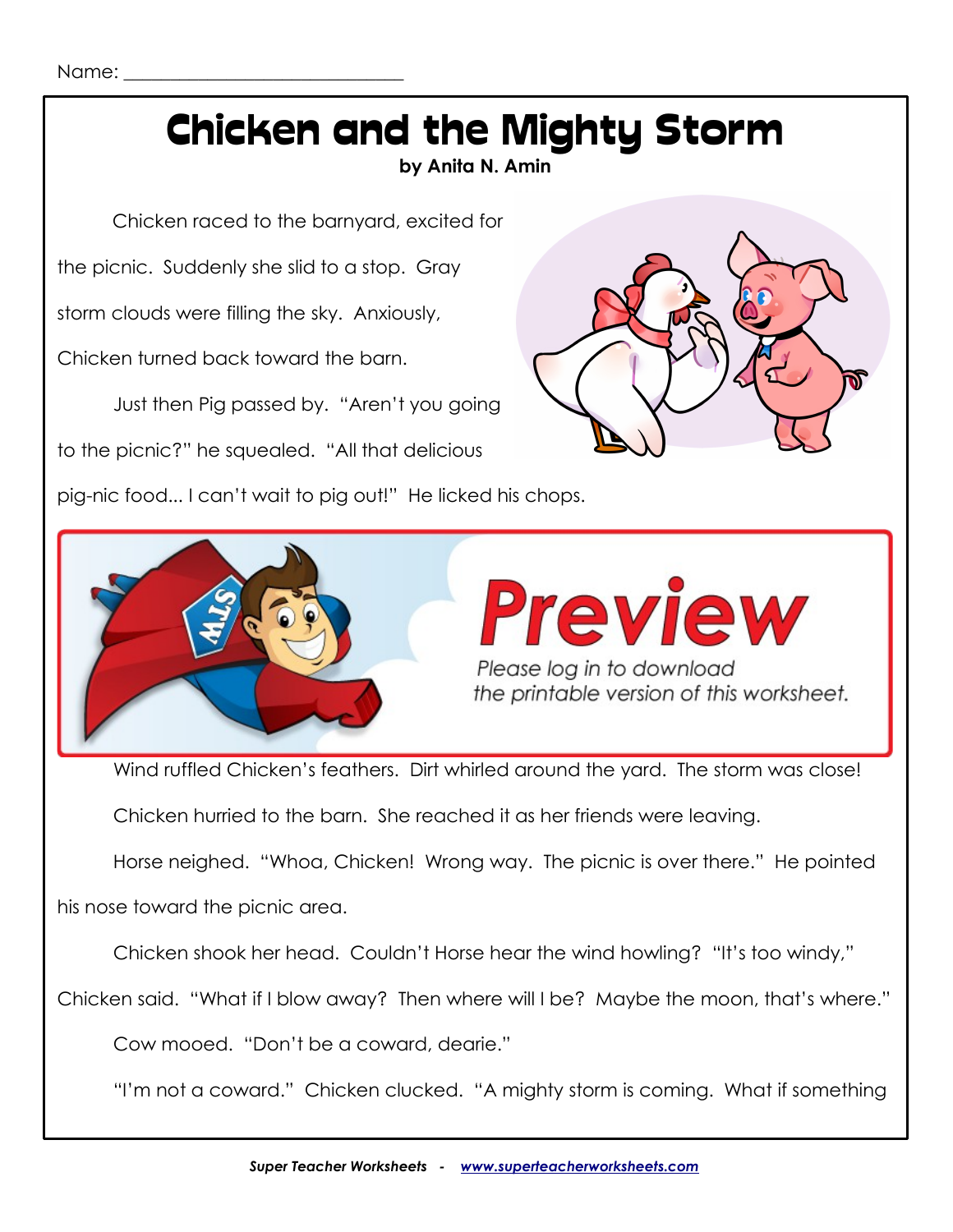happens? The rain might wash us all the way to the ocean! We should stay inside."

Cow and Horse snorted. "Suit yourself. But *we're* going to the picnic." They left.

Chicken strutted to her coop. She hoped her friends weren't in danger. But at least

she felt safe. No rain, no wind, no worries in here.

Chicken settled down. Soon she heard her friends frolicking outside.

"The races are about to begin!" someone announced.

"What if I miss all of the fun?" Chicken whispered.





# **Preview** Please log in to download<br>The printable version of this worksheet.

here! She hoped her friends would hurry back. She didn't want to be alone.

Lightning zapped. Thunder crashed. Shouts and shrieks filled the air.

Chicken gulped. Were her friends in trouble, stuck in the storm? What should she do?

She didn't know. But she couldn't hide if they needed help. So she crept to the doorway

and peeped outside.

Her friends were stampeding back to the barn! It was pouring! Lightning flashed.

As they dashed inside, her friends groaned. "You were right! We are soaked!" They dripped puddles onto the barn floor.

Chicken raised her wings. "I don't want to crow, but never argue with a chicken about the weather. Why else do you think there's a rooster on the weather vane?" Then she strutted back to her dry, cozy coop and smiled, glad that her friends were safe. Sometimes it paid to be chicken.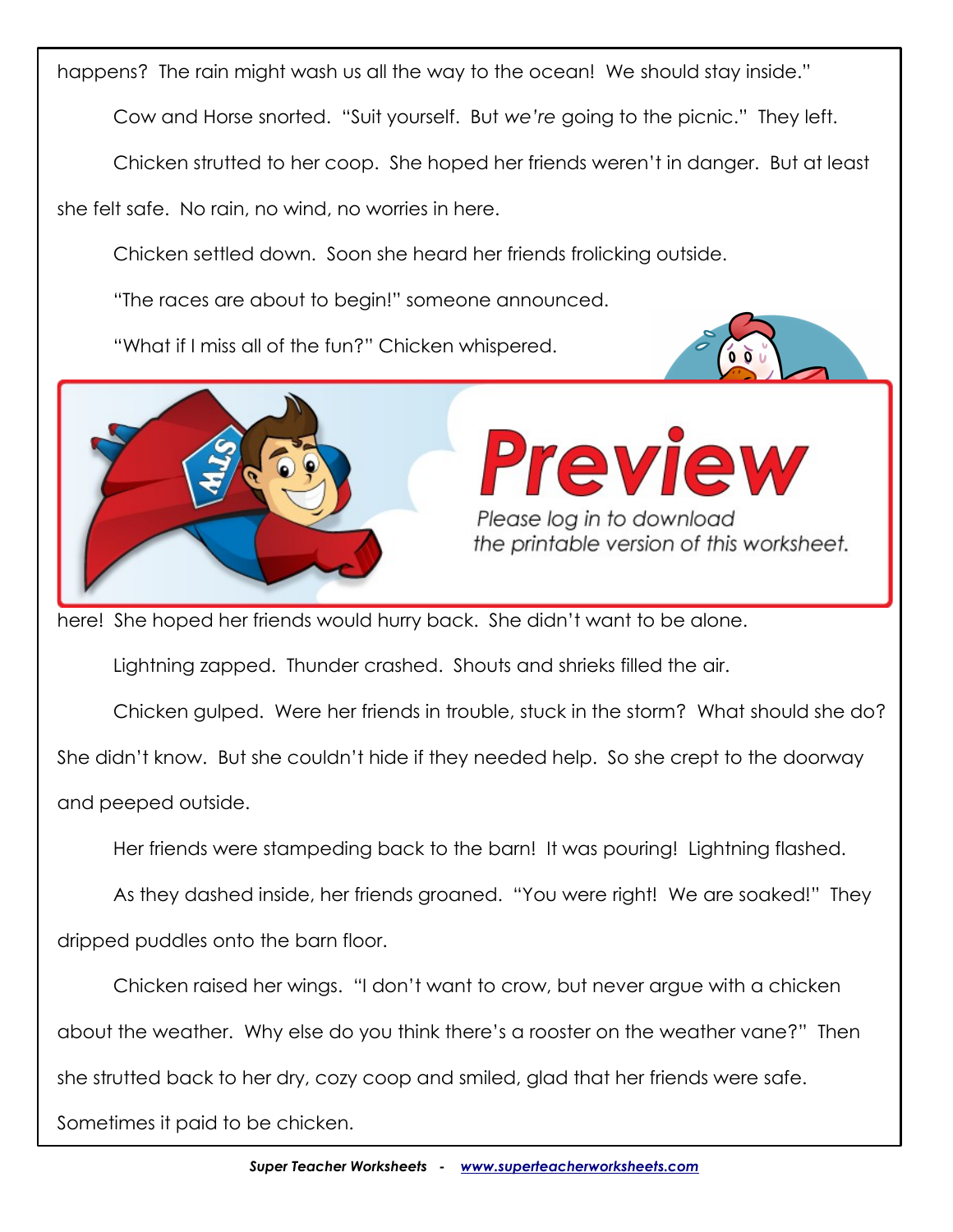### Chicken and the Mighty Storm

#### **by Anita N. Amin**

**1.** Based on what you read in this story, what does it mean to "be chicken"?

- **a.** to do something even though you don't want to do it
- **b.** to take a risk
- **c.** to be afraid or scared
- **d.** to be strong and brave



**2.** How many animal characters are mentioned in the story?

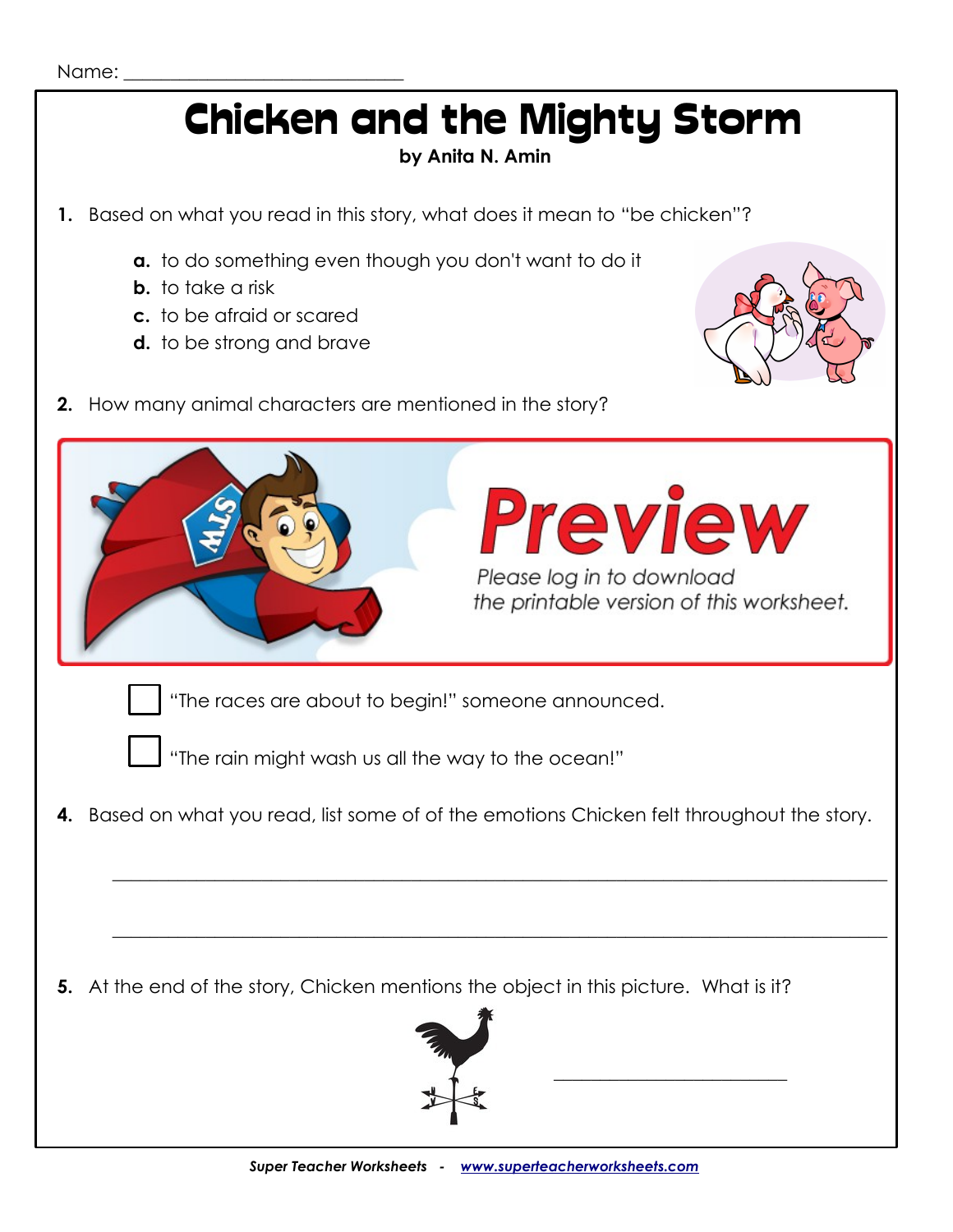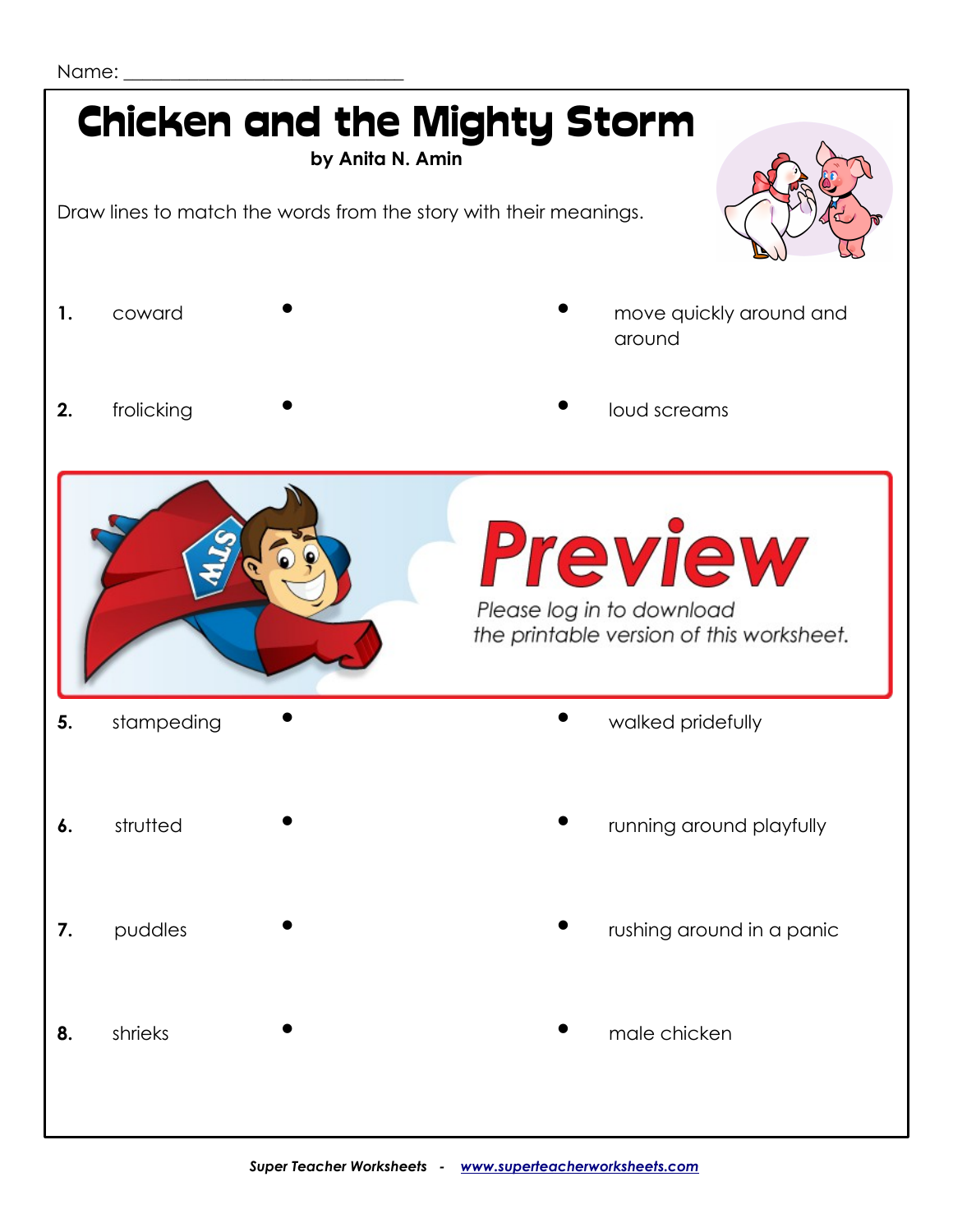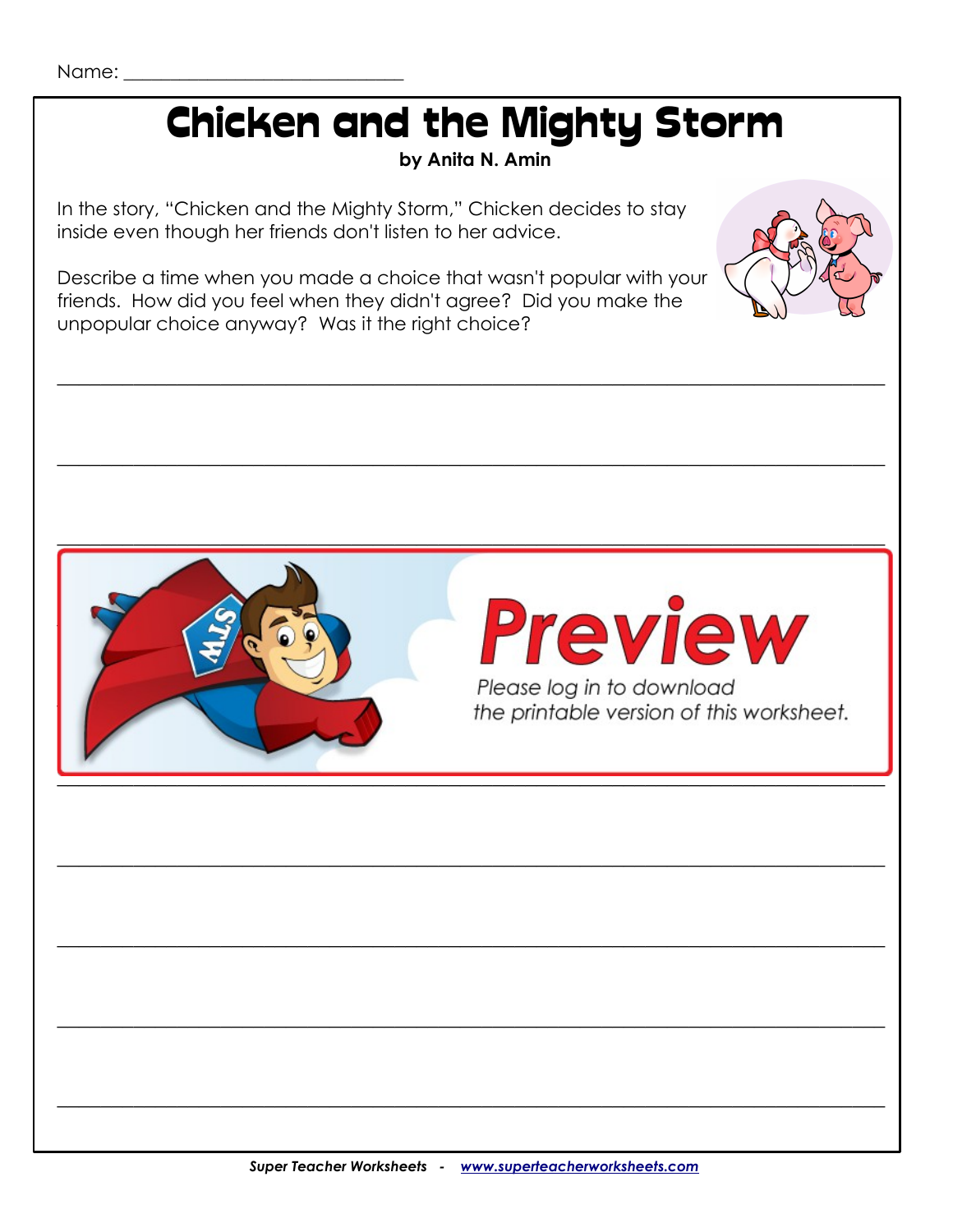

### Chicken and the Mighty Storm

**by Anita N. Amin**

**1.** Based on what you read in this story, what does it mean to "be chicken"? **c.**

- **a.** to do something even though you don't want to do it
- **b.** to take a risk
- **c. to be afraid or scared**
- **d.** to be strong and brave